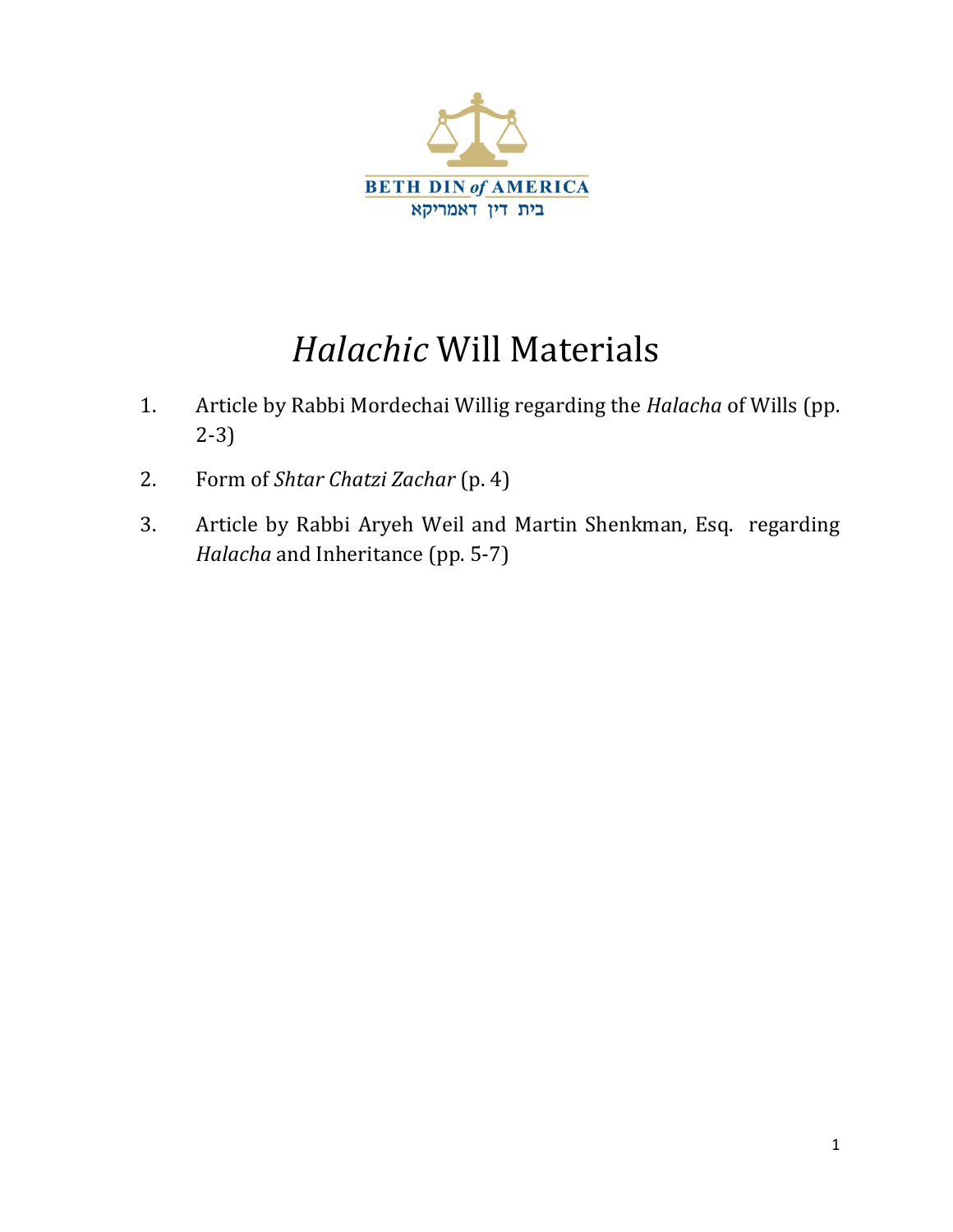## THE HALACHAH OF WILLS

#### By Rabbi Mordechai Willig

 The monetary laws of the Torah, as recorded in Choshen Mishpat, have unfortunately been largely disregarded even within the Orthodox community. Litigation between two Jews before a secular court is prohibited,<sup>1</sup> and one who extracts money to which he or she is not entitled under Torah law is guilty of gezel (theft).

 The principle of dina d'[m](#page-1-1)alchusa dina does not apply when two Jews are involved, for if it would, then – as the Ramo says<sup>2</sup> – all the (monetary laws) of the Torah would be botel (null and void). While in many circles Choshen Mishpat is de facto botel, the observant individual resolves monetary disputed only by compromise or in a din torah before a beis din.

 However, there is one area of monetary law which affects everyone, even the majority who succeed in avoiding disputes and litigations. This is the area of Yer[us](#page-1-2)ha. According to the Torah's laws of inheritance, a man's sons – if he has any – are his sole heirs, $3$  each getting an equal share, except for the b'chor who gets a double share.[4](#page-1-3) In addition, the halacha provides for the widow, who can exercise one of two options. She can receive food, clothing, and shelter [fr](#page-1-4)om her late husband's estate indefinitely, losing these rights only if and when she remarries,<sup>5</sup> or she can receive a lump sum payment of the kesuba, which currently totals over \$33,000.[6](#page-1-5) The hala[c](#page-1-6)ha also provides for single daughters, entit[lin](#page-1-7)g them to food, clothing, and shelter until they mature,<sup>7</sup> and a substantial dowry as well.8

 [It is a common practice to leave a will by which a person's estate is divided according to his](#page-1-7)  own wishes, and not in accordance with the halacha. However, a secular will has no halachic [validity, since it takes effect after death, at which time a person has no halachic power to transfer](#page-1-7)  his possessions.<sup>9</sup> Therefore, a person (or charity) designated in a will has no halachic right to the [property bequea](#page-1-7)[t](#page-1-8)hed to him, and may take it only if the rightful halachic heirs agree to give it to [him. Obviously, leaving such a will could easily lead to gezel, and, therefore, it is a violation of lo](#page-1-8)  yuchal l'vaker – even though this attempt has no halachic validity.<sup>10</sup>

In fact, the only will recognized by the Torah is one made by a very sick man (sh'chiv mera), in which he divides his property among his sons in unequal or specified shares.<sup>11</sup> Of course, [a man can give a gift to whomever he pleases, and can even make it conditional upon a lack of](#page-1-9)  retraction until his death, which would effectively give him full control in his lifetimes.

<span id="page-1-1"></span>

<span id="page-1-2"></span>

<span id="page-1-4"></span><span id="page-1-3"></span>

<span id="page-1-0"></span> $^1$ שו"ע חו"מ כו:א $^2$ <br>שם שסט:יא<br>"שם ביא<br>"שו"ע אה"ע צג:ג אך ע"ש בפ"ת סק"ה ויל"ע בזה"ז<br><sup>5 שו"ע אה"ע פו:כא<br><sup>6</sup> או"ע אה"ע סו:כא<br>"שו"ע חו"מ רנח ורמ"א שם ס"ב<br>"שו"ע חו"מ רנח ורמ"א שם ס"ב<br><sup>8 ש</sup>ו"ע חו"מ לספהמ"צ ל"ת יב</sup>

<span id="page-1-5"></span>

<span id="page-1-6"></span>

<span id="page-1-7"></span>

<span id="page-1-8"></span>

<span id="page-1-9"></span>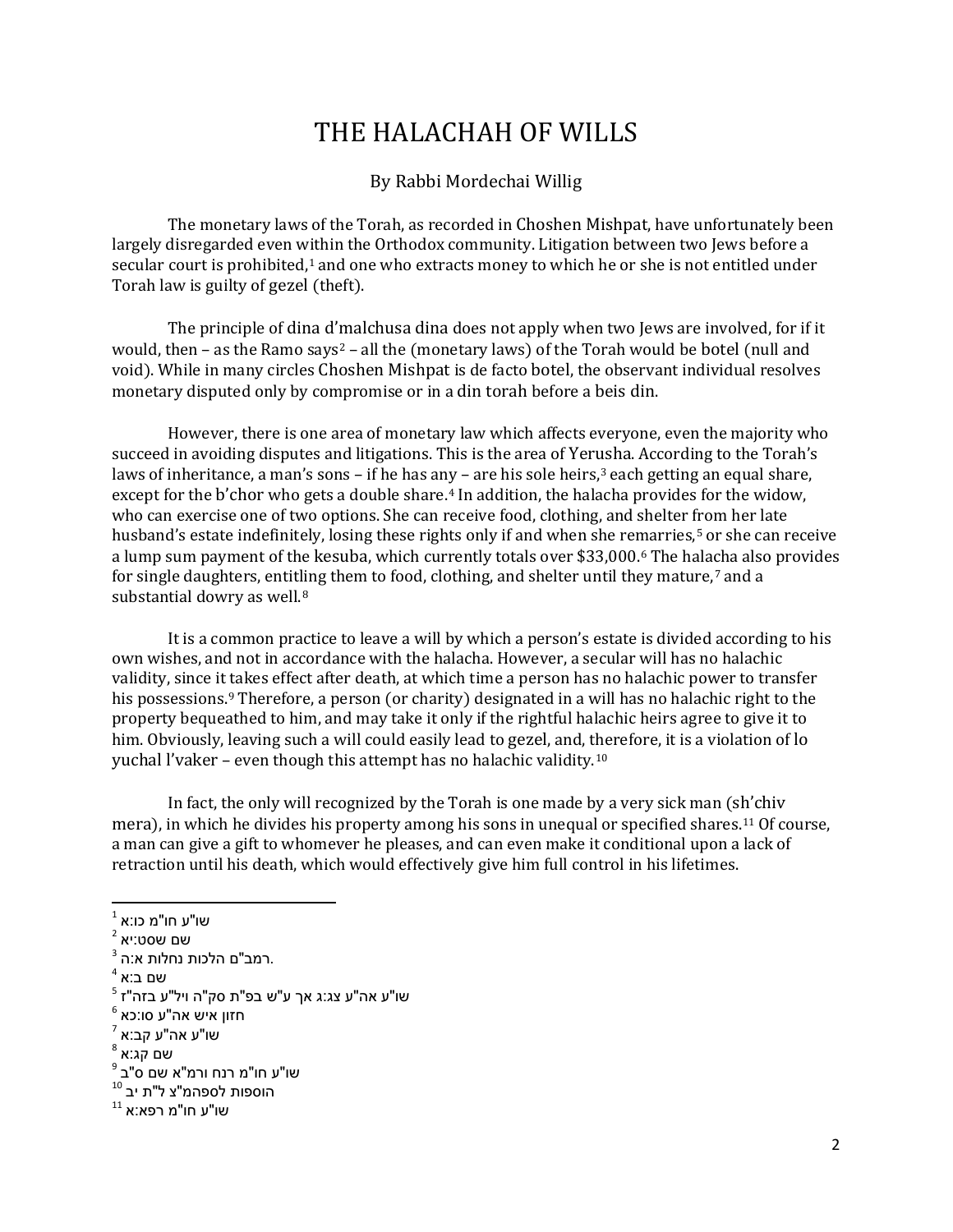However, a halachic kinyan is required, the simples of which is sudar, which is effective for both real and movable properties. It is no[t e](#page-2-0)ffective, however, for property acquired after the gift is made or for a person's outstanding loans.<sup>12</sup> While written loans (e.g. bonds and bank accounts) can be transferred, there are logistical difficulties involved. In addition, a division by percentage, which includes future acquisitions, cannot be achiev[ed b](#page-2-1)y means of a gift. Hence, dividing one's estate by means of gifts is effective only in limited cases.13

 Our rabbis, therefore, devised a different method to enable a man to arrange that a person [who is not a halachic heir will receive a part of his estate. This method was widely used when it was](#page-2-1)  customary to leave one's daughter half a share (chelek chatzi zochor) in one's estate.<sup>14</sup> The [procedure is as follows: the man writes a note of indemnity, obligating himself to pay an enormous](#page-2-2)  sum of money to his daughter. It is stipulated, however, that if his son(s) will give his daughter a certain percentage of the estate, then the obligation is null and void. Upon his death, the son $(s)$  will perforce give her entire estate as a creditor.15 This arrangement can be implemented to bequeath, [in effect, a share of one's estate to as many people – and/or charities, as one desires, and can also be](#page-2-3)  made conditional upon a lack of retraction during one's lifetime.16 Since secular law probably does [not recognize such an obligation, and since often it cannot be assumed that the heirs will abide by](#page-2-3)  [Torah law, it is suggested that a regular will be drawn up together with an accompanying document](#page-2-3)  containing an halachically valid "will" with the same net results. This would avoid the halachic [problems which would otherwise face the person who writes the will, the ultimate heirs and the](#page-2-3)  lawyers involved in the estate.

<span id="page-2-1"></span>

<span id="page-2-3"></span><span id="page-2-2"></span>

<span id="page-2-0"></span>רמ"א שם רנז:ז <sup>12</sup><br>פ"ת שם סק"ו <sup>13</sup><br><sup>14 ואף דבנוסח שבנחלת שבעה (סי' כא) איתא "דלא למהדר בי"", נראה שבזה"ז רוב בני אדם לא יסכימו לכתוב כן, ובפרט <sup>16</sup><br><sup>16</sup> ואף דבנוסח שבנחלת שבעה (סי' כא) איתא "דלא למהדר בי"", נראה שבזה"ז ר</sup> שיכול לחזור בו מהצואה שנעשה בערכאות .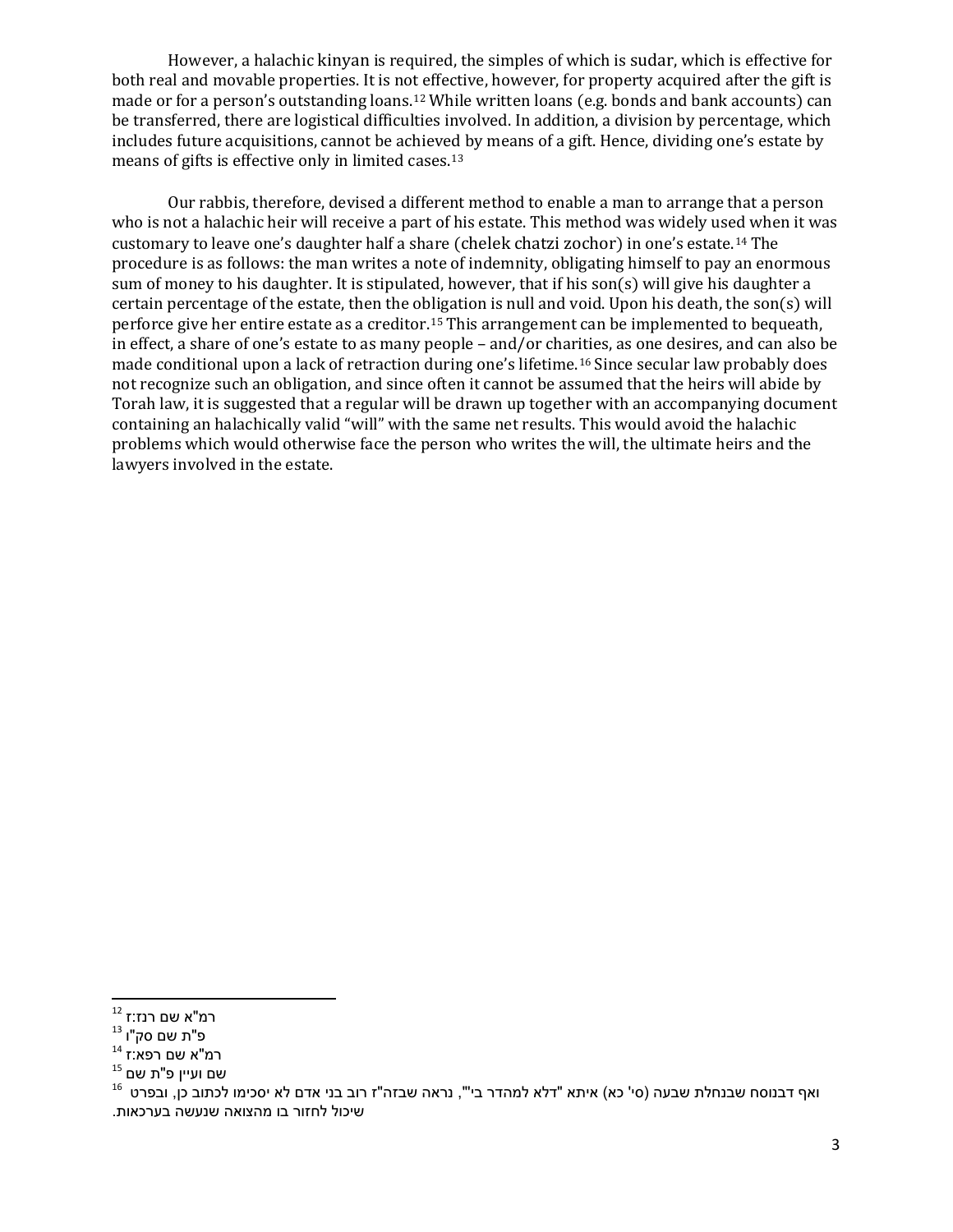# Form of Halachic Will

#### Introduction

Jewish religious law does not recognize the validity of a will. Except for unusual circumstances, one cannot arrange for his estate to be divided in a manner different from Torah law. However, by creating a conditional obligation, one can achieve the same net result as that of a will and other government laws, in a way which conforms to Torah law.

A person who writes a will should obligate himself to pay a sum of money greater than his total assets. It is stipulated that the obligation is retractable, and is not payable until one moment before death. Therefore, the obligation has absolutely no effect during one's lifetime.

If one wills his entire estate to one person, e.g. his wife, he should obligate himself to pay her a sum of money greater than his total assets. In such a case, paragraph two in the obligation form below should be omitted.

If the will includes many persons, the obligation is made to the prime beneficiary, or several beneficiaries. In this case it is further stipulated that if the Torah heir $(s)$  carry out the terms of the will and other government laws, then the obligation is null and void.

The obligation becomes effective when the form below is executed and delivered to the beneficiary or any other party (e.g. a rabbi or a Jewish attorney) who receives it on the beneficiary's behalf, even without the beneficiary's knowledge.

#### THE OBLIGATION

I, the undersigned, hereby obligate myself to \_\_\_\_\_\_\_\_\_\_\_\_\_\_\_\_\_\_\_\_\_\_\_\_\_\_\_\_\_\_\_\_\_\_\_\_\_\_\_\_\_ the sum of \_\_\_\_\_\_\_\_\_\_\_\_\_\_\_\_\_\_\_\_\_\_\_\_\_\_\_\_\_\_ effective immediately, but not payable until one minute before my death, on the condition that I do not retract this obligation at any time prior to my death. All the property which is mine at that time, both real and personal, should serve as security for the payment of said obligation.

I hereby stipulate that my heirs, as defined by the Torah, shall be given the option of paying the above obligation, or, in lieu thereof, of carrying out the terms as specified in my last Will and Testament and, in addition, carrying out all transfers of property upon my death which are considered "non‐testamentary transfers" in accordance with the laws of the State of \_\_\_\_\_\_\_\_\_\_\_\_\_\_\_\_\_\_\_\_\_. If my Torah heirs abide by the terms of my will and aforementioned state laws, then the above obligation is null and void.

The above obligation is undertaken by a kinyan sudar in a beis din chashuv (a proper means of transaction in an important Jewish court). The above condition(s) is (are) made in accordance with the laws of the Torah, as derived from Numbers Chapter 32.

Signed this \_\_\_\_\_\_\_\_\_\_\_\_\_\_\_\_\_\_\_\_\_ ,2\_\_\_\_\_\_ at \_\_\_\_\_\_\_\_\_\_\_\_\_\_\_\_\_\_\_\_\_\_\_\_\_\_\_\_\_\_\_\_\_\_\_\_\_\_\_\_\_\_\_\_\_\_\_\_

\_\_\_\_\_\_\_\_\_\_\_\_\_\_\_\_\_\_\_\_\_\_\_\_\_\_\_\_\_\_\_\_\_\_\_\_\_\_\_\_\_\_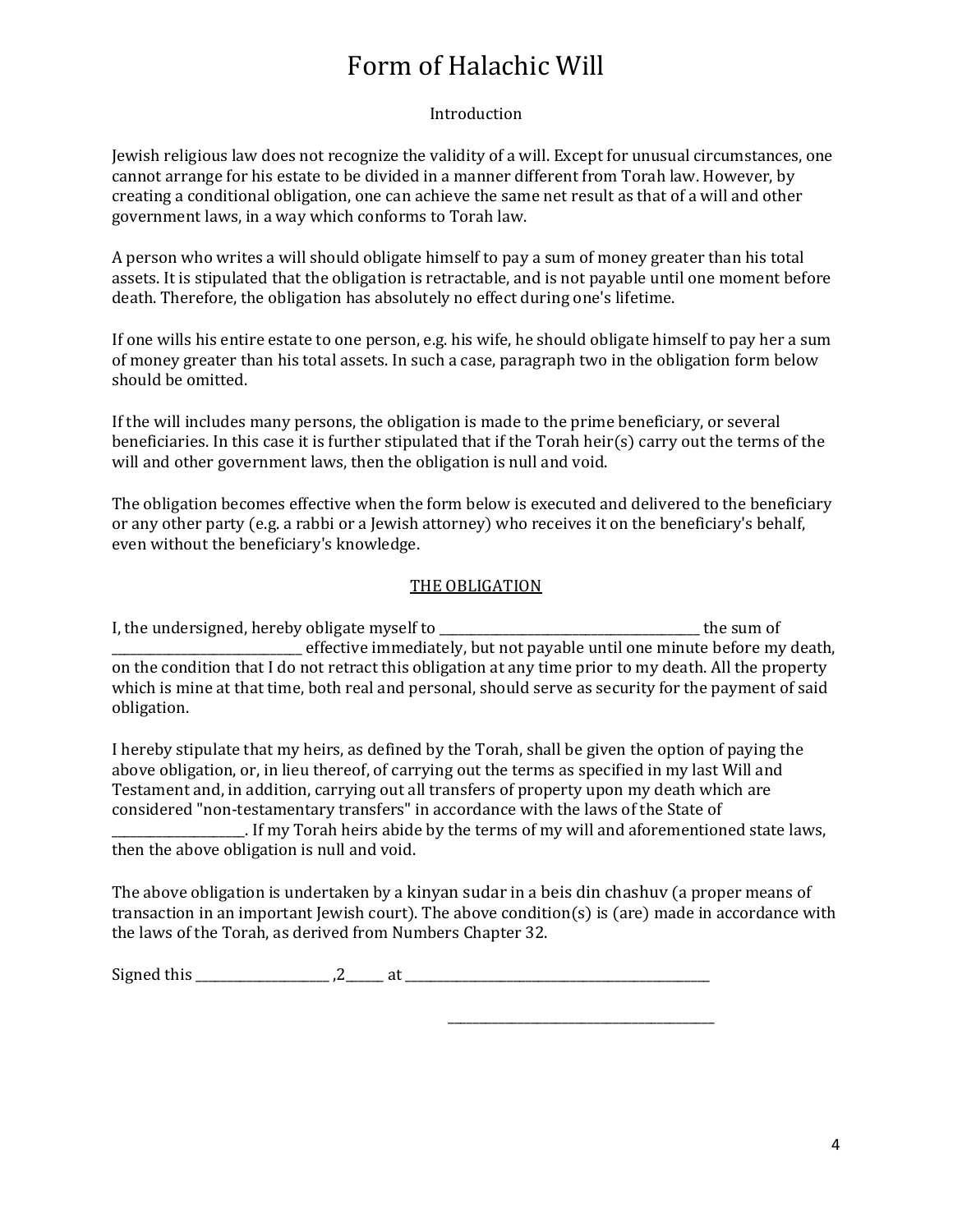### Wills: Halakhah And Inheritance

By: Rabbi Aryeh Weil and Martin Shenkman

 Although many parents prefer to leave their estates to their children in equal shares, there are many different ways in which you can decide to leave your assets. Biblical love, however, prescribes certain specific distributions of assets following death. This raises the issue as to what you can do where you will provides for the distribution you believe best for your family, but you would also prefer to show allegiance to the requirements of traditional Jewish law. There is a practical approach to achieving both objectives with little difficulty.

 Under Biblical law, a widow is entitled to support and maintenance for life, or until remarriage. A widow could also elect to forego, at any time, this support and instead claim a lump sum settlement provided for in her marriage contract (ketubah). Sons are generally the exclusive heirs, with the first born son being entitled to a double portion. Single daughters are to receive support and maintenance and a dowry upon marriage (Numbers  $27:5-11$ ). This presents an obvious difficulty if you wish to distribute your estate according to your own design, but would prefer not to violate the precepts of Jewish law. The solution is generally found through a combination of two documents: a will reflecting your intended distributions of your estate, drafted in accordance with current civil law; and a document creating a means of circumventing the Biblical inheritance requirements (yerushah) without technically violating them, drafted in accordance with Jewish law. The ease of compliance should serve as an encouragement to those concerned to comply with the religious precepts.

 To understand the suggested approach, some of the basic principles and issues should be noted. Jewish law makes an important distinction between inter-vivas (lifetime) gift and a testamentary (effective on death) bequest. Generally, a person can gift any property while alive, and in any manner. This is because the Biblical laws of inheritance only apply to assets owned at death.

The obvious solution, then, would be to make an inter-vivas gift to the desired heir (such as a daughter). If you gave a deed to your daughter for property which was only to become effective on your death, this would not be effective under Jewish law. This is because at the instant of your death the Jewish laws of inheritance would apply and the assets would have to be distributed accordingly. Alternatively, if you attempted to make a gift which was to become effective at a later date, a number of additional problems are raised. One problem with this approach is that the transfer of most property requires a formal act (kinyan). A kinyan cannot be effective for property which is not owned at the time of the gift transaction. Also, for a transfer to be effective under Jewish law, a kinyan must generally be completed at the time of the transfer.

 The solution to this situation is the creation of a debt in favor of the persons you wish to inherit property in excess of what they would be entitled to under Jewish law. This technique creates a technical compliance with Biblcical law through a separate contractual document (shetar) which creates a fictional debt  $(a \text{ chov})$ . There is no prohibition in Jewish law concerning the creation of such a debt. The debt is stated to mature one minute prior to your death. The amount of the debt is set at some amount greater than the intended inheritance. The heirs, under Biblical law, are given the option of paying this substantial debt, or as an alternative, agreeing to the distribution provided for under your secular will. The intent is that they would obviously comply with this alternative in order to preserve a greater inheritance for themselves.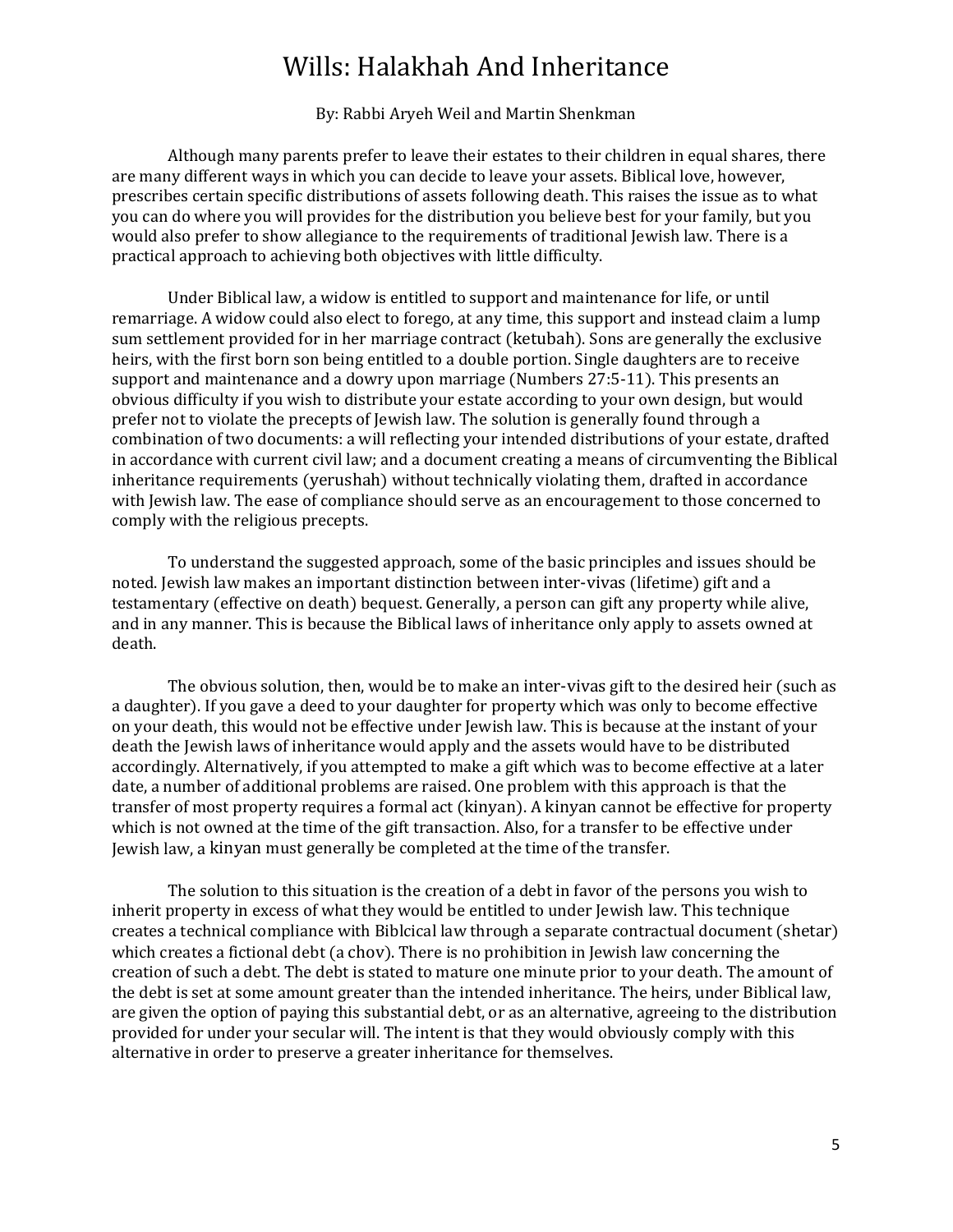Example: Father leaves an estate worth \$3 million. His will provides that Son‐1, Son‐2 and Daughter each receive \$1 million. Biblical law would require the following distribution: Son‐1 \$2 million, Son‐2 \$1 million and Daughter support and a dowry. Father executes a conditional shetar chov creating a debt of \$2 million in favor of Daughter. Son‐1 can agree to the equal one‐third allocations provided for in Father's will, or in the alternative attempt to secure his \$2 million inheritance provided under Jewish law, and then make a payment of \$2 million to Daughter. The choice will be obvious, each child will receive an equal \$1 million inheritance as Father intended, and Father's estate will have technically been distributed in accordance with the precepts of Jewish law. The fictitious debt will lapse by its own terms.

 This approach is not without both religious and secular doubts. All authorities are not in full agreement concerning the effectiveness of this approach under Jewish law. From a civil perspective the creation of this fictional debt could conceivably raise a number of issues. Although the contractual form of debt (shetar chov) does not have to contain a fixed maturity date or stated interest rate (two factors used to identify a debt for tax and civil purposes) there is no guarantee that the debt will not be regarded as a true indebtedness for all purposes. If the debt is in fact a valid indebtedness could the payee enforce the payment of the amount due and hold your estate liable? What if one of the heirs wished to create problems for the other family members by using the documents as part of a will challenge? If the debt is recognized under civil law will the imputed interest rates provided under the Internal Revenue Code apply to create income and expense for family members? Would the eventual relief of the debt without payment (which is obviously not intended) create relief of indebtedness income? Does the creation of the debt itself trigger a gift tax? It is hoped, although no assurance can be given, that should such a situation ever arise, the civil, legal, and tax authorities would recognize the intent and purpose of the transaction and not permit such unwarranted and harsh results to occur.

 Two steps can be taken to minimize this risk. First, some of the language used in the contractual arrangements creating the debt should be the appropriate Hebrew terms, so as to distinguish the document from what may be considered a shetar chov under civil law. Secondly, there does not seem to be any delivery requirements under Jewish law to make the shetar chov valid under religious law. As a result, only a single executed copy of the shetar chov should be prepared. This copy should be held in safekeeping by your Rabbi. This alone should serve as a substantial safeguard to avoid unintended problems.

 As a final step in addressing the compliance with the Biblical laws of inheritance, it is suggested that an additional paragraph be added to your secular will. This additional provision has two purposes. The first is to provide for some amount of money which should be distributed in accordance with Jewish law. This will serve to remind your heirs of the rules and customs involved and thus encourage them to take similar steps to make their estate plans conform to Jewish law. The second objective of this additional provision is to provide language which would make the distributions called for under even your secular will come closer to compliance with the Biblical requirements of inheritance. As discussed above, everyone is free to complete inter‐vivos gifts. Thus, all transfers under the will could be stated to have been effected by gift transfers, effective one minute prior to your death, and in accordance with the completion of a proper kinyan as required under Jewish law. This language should provide some basis for a Rabbinic Court (Beit Din) to sanction the distributions under your secular will on the basis of your conformity with local custom and certain minority Rabbinic opinions concerning inheritance.